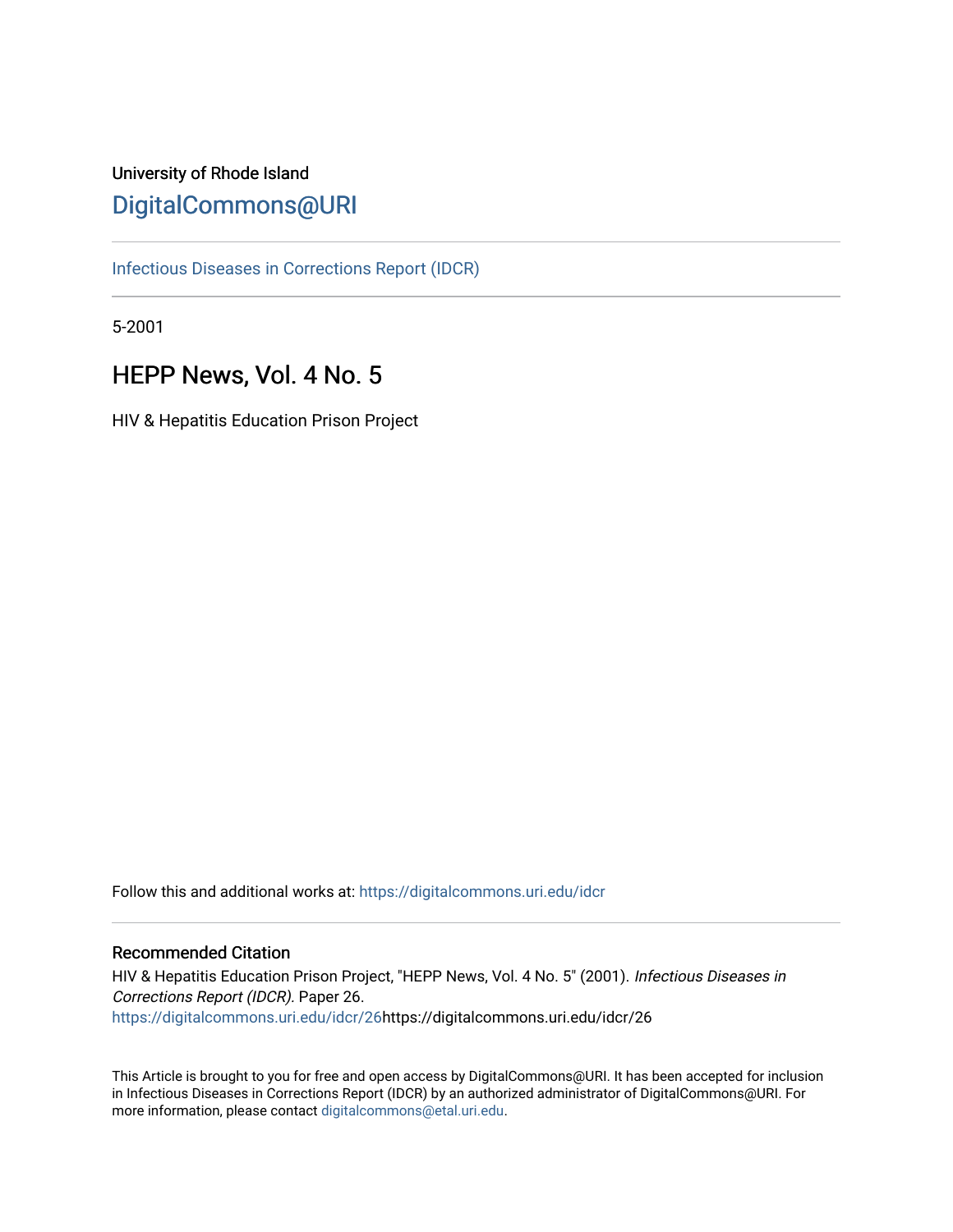

Sponsored by the Brown Medical School Office of Continuing Medical Education and the Brown University AIDS Program.

#### **HIV Infection Among Incarcerated Women ABOUT HEPP**

*HEPP News, a forum for correctional problem solving, targets correctional administrators and HIV/AIDS and hepatitis care providers including physicians, nurses, outreach workers, and case managers. Published monthly and distributed by fax, HEPP News provides up-to-the-moment information on HIV and hepatitis treatment, efficient approaches to administering treatment in the correctional environment, national and international news related to HIV and hepatitis in prisons and jails, and changes in correctional care that impact. Continuing Medical Education credits are provided by the Brown University Office of Continuing Medical Education to physicians who accurately respond to the questions on the last page of the newsletter.* 

## **EDITORS**

**Anne S. De Groot, M.D.** *Director, TB/HIV Research Lab, Brown Medical School*

**Frederick L. Altice, M.D.** *Director, HIV in Prisons Program, Yale University AIDS Program*

**Joseph Bick, M.D.** *Director, HIV Treatment Services, California Medical Facility, California Department of Corrections*

**Faculty Disclosure**  In accordance with the Accreditation Council for Continuing Medical Education Standards for Commercial Support, the faculty for this activity have been asked to complete Conflict of Interest Disclosure forms. Disclosures are listed at the end of articles. All of the individual medications discussed in this newsletter are approved for treatment of HIV and hepatitis unless otherwise indicated. For the treatment of HIV and hepatitis infection, many physicians opt to use combination antiretroviral therapy which is not addressed by the FDA.

*HEPP News is grateful for the support of the following companies through unrestricted educational grants: Major Support: Agouron Pharmaceuticals and Dupont Pharmaceuticals Sustaining: Abbott Laboratories, Boehringer-Ingelheim/ Roxane Laboratories, Merck & Co., and Roche Pharmaceuticals Supporting: OrthoBiotech*

## **Michelle Onorato, M.D.\*,** *University of Texas Medical Branch at Galveston*

HIV infection among incarcerated women has become a hidden epidemic in the United States. Factors that contribute to this epidemic include an increase of over 500% in the absolute number of women incarcerated in 1999 compared to 1980, and a higher seroprevalence of HIV in incarcerated women compared to US women in general (3.5% vs. 0.1%, See Figure 1).<sup>1</sup> Together, these factors have led to a steady increase in incarcerated women with HIV infection, compared to a plateau in the number of HIV positive male offenders over the past five years.

HIV infection has affected women of color disproportionately in the US as a whole, and the overrepresentation of women of color among incarcerated women magnifies the impact of HIV infection in prisons. In the year 2000, in Texas (which ranks second only to California for the number of women incarcerated), 22.8% of HIV positive incarcerated women were White, 72.4% were Black, and 4.8% were Hispanic.<sup>2</sup>

**Figure 1. Factors contributing to increased risk of HIV among incarcerated women that should trigger HIV screening, treatment and prevention education.**



*Numerous studies have shown that the same behaviors that lead to incarceration put women at increased risk for HIV infection.23,24,25 Links between drug use, sex work, victimization, poverty, race and HIV explain the prevalence of HIV infected women behind prison walls.*

The dramatic increase in the number of HIV infected women who are incarcerated means that more and more correctional healthcare providers will be faced with the challenges of caring for these women, and will need to know the gender specific medical issues involved in providing care for women with HIV. In addition, there are complex psychosocial issues such as depression, substance abuse, and prior physical and sexual abuse that impact this population more frequently than their HIV infected, non-incarcerated counterparts (See Spotlight).<sup>3, 4, 5</sup> These co-morbidities may interfere with their ability to cope with a stigmatized, chronic illness that requires adherence to a complex medical regimen for successful treatment.

## **HIV Testing in the Correctional Setting**

Many of the issues regarding HIV testing for women have been addressed previously in this newsletter (HEPP News April 2000, June 1999). However, given the high prevalence not only of HIV infection, but also high risk behaviors in incarcerated women, HIV risk education is perhaps the most important part of HIV pre and post-test counseling.

Education regarding safer sexual practices and other risk reduction is an essential part of pre-test counseling because this is when such counseling can have a real impact. This information can (and

should) be repeated at post-test counseling, since a women testing negative may erroneously conclude that her behaviors are not so risky after all. Two other critical components of post-test education should include discussion of the benefits of early diagnosis and education regarding repeated testing, especially if potential exposure continues.

| WHAT'S | <b>INSIDE</b> |
|--------|---------------|
|        |               |
|        |               |
|        |               |
|        |               |

*Continued on page 2*

Brown Medical School | Providence, RI 02906 | 401.863.2180 | fax: 401.863.1243 | www.hivcorrections.org *If you have any problems with this fax transmission please call 800.748.4336 or e-mail us at HEPP@corrections.net*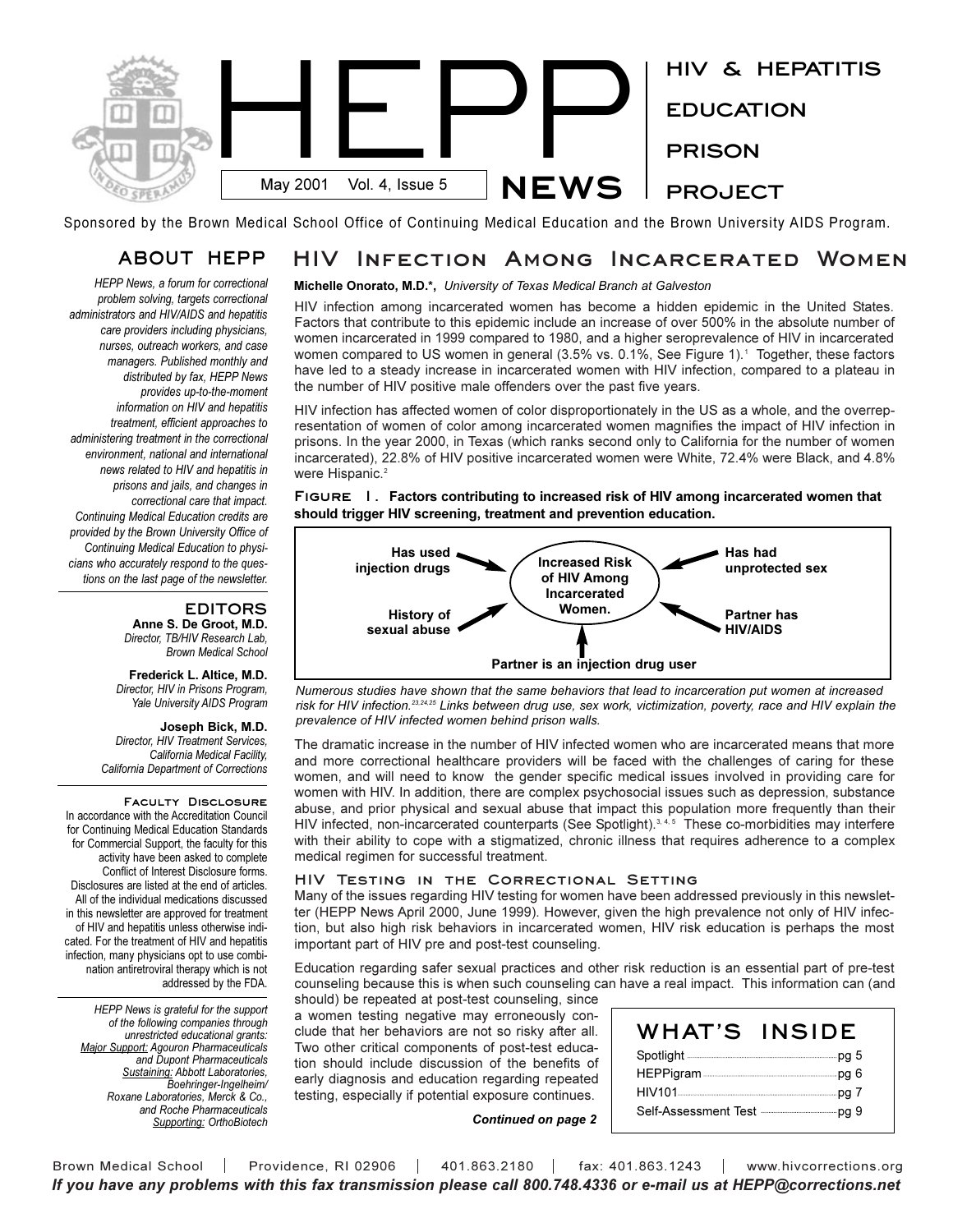## **HIV Infection...** *(continued from page 1)*

The personnel providing pre and post-test counseling must realize that for many women, access and opportunity for healthcare outside the prison walls are limited by multiple psychosocial and logistical obstacles. Incarceration is a unique opportunity for education and empowerment of these women regarding health promotion, disease prevention, and disease process. However, incarceration does create real concerns about loss of confidentiality and fear of stigma that can prevent women from presenting for voluntary testing while in custody. HIV testing and education should be offered more than once during incarceration, especially to women with the following conditions: pregnancy, diagnosis of prior or current sexually transmitted disease, diagnosis of cervical neoplasm or dysplasia, diagnosis of Hepatitis B or C, history of commercial sex work, history of sexual abuse, or history of drug use.

#### **Treatment of HIV-Infected Women**

The initial medical evaluation of an HIV infected woman should include a thorough past medical history, social history, and review of systems as outlined in Table I. Given the high rate of STDs and cervical neoplasia in HIV infected women, physical examination beyond the standard exam should include pelvic exam with Pap smear and STD screening (See HIV 101 page 7 and HEPP News, April 2000). Laboratory evaluation should include screening for other blood borne infections (Hepatitis B and C), TB exposure (PPD), and baseline hematology and chemistries, including liver panel (both for baseline prior to beginning therapy, and to screen for other co-morbid conditions), as well as CD4 counts and HIV viral load.

By far, the most important part of the initial encounter with an HIV positive woman is identifying potential obstacles to adherence with treatment and return to clinic. Before choosing a specific regimen, clinicians should assess the patient's knowledge about HIV infection and treatment options, and discuss therapeutic agents, possible side effects, timing of medications, and the importance of adherence once therapy is initiated. A critical component of continuing care is linking the patient with care providers to access once she is released.

## **Current Recommendations for Initiating**

**Antiretroviral Therapy** In February 2001, the Panel on Clinical Practices for Treatment of HIV Infection convened by the Department of Health and Human Services (HHS) revised its guidelines for the use of antiretroviral agents in adults (see HEPP News, February 2001).<sup>6</sup> The most recent change in the HHS guide-

## **Table 1. Pertinent Elements of History in Initial Encounter of HIV Infected Women**

| <b>Past Medical</b><br><b>History</b>          | Identify Comorbid Conditions that may complicate care of HIV<br>infection (i.e., Hepatitis B or C, Diabetes, Post-Traumatic Stress<br>Disorder, depression, low self-esteem, or anxiety disorders, etc)                                                                                                                            |
|------------------------------------------------|------------------------------------------------------------------------------------------------------------------------------------------------------------------------------------------------------------------------------------------------------------------------------------------------------------------------------------|
| Past<br><b>Medication Use</b><br>and Allergies | Initial screen for prior antiretroviral exposure and possible toxicities or<br>resistance; possible drug interactions with antiretrovirals or other<br>indicated medications; specifically identify alternative medicine use<br>(pt may not volunteer this information).                                                           |
| <b>Social History</b>                          | Identify high-risk behaviors, so pt can be counseled re: prevention of<br>infection with more virulent or resistant strain of HIV. Identify potential<br>obstacles to medical therapy such as illiteracy, substance<br>abuse/addiction, sexual abuse, partner uses injection drugs or is HIV-<br>infected and psychiatric illness. |
| <b>Review of</b><br><b>Systems</b>             | Should include specific questions regarding menstrual history,<br>symptoms of gynecologic infection or malignancy, symptoms of<br>depression or anxiety, as well as screening for symptoms of<br>underlying opportunistic illness.                                                                                                 |

lines are the recommendations regarding initiation of therapy in the asymptomatic HIV-infected patient, which were summarized in the February 2001 issue of HEPP News. (It must be noted that these recommendations apply only to chronically infected patient, not to patients with acute HIV infection). The recommendation to wait for a CD4 count of <350 or a viral load of >50,000 by PCR -i.e., more advanced infection- is in reaction to the greater appreciation of the adverse metabolic effects of long term antiretroviral therapy. Adverse effects can be seen with all the classes of agents currently available, and for most people with HIV infection, therapy will be continued lifelong. Thus, the new HHS guidelines recommend delaying initiation of therapy until the risk of disease progression justifies the risk of antiretroviral therapy. However, there is reason to believe these guidelines will be modified again this year due to new information on gender differences in viral loads.

#### **Initiating Antiretroviral Therapy in Women**

The HHS guidelines rely heavily on HIV-1 viral load as a predictor of disease progression; and much of the data linking viral load to development of AIDS comes from longitudinal studies of male populations, such as the MACS cohort.<sup>7, 8</sup> However, multiple studies have shown that women at all stages of HIV infection have lower mean HIV-1 viral loads than men, even after controlling for CD4 count.<sup>9, 10</sup> Researchers at Johns Hopkins University (JHU) and the National Institute of Allergy and Infections Disease (NIAID) recently published results in the New England Journal of Medicine from one of the largest studies ever to examine gender-specific difference in HIV infection, the AIDS Linked to the Intravenous Experience or ALIVE cohort. The study found that women who developed AIDS had a median initial viral load of 17,149 copies/mL, compared to 77,822 copies/mL in men. This sex difference in viral load means that the same viral load

measurement does not convey the same risk of AIDS in women and men. Under current treatment guidelines, which suggest initiation of antiretroviral therapy when viral load exceeds 50,000, many women in the ALIVE cohort would have been excluded from HIV therapy. The results of the NIAID and JHU study suggest that decisions concerning the initiation of HIV therapy should emphasize CD4+ count more than viral  $load<sup>11</sup>$ 

A possible mechanism for this genderbased discrepancy is a difference in the expression of the HIV virion target on Tcells (CCR5 co-receptor) in women versus men. Portales and others have demonstrated a lower membrane density of CCR5 in women, which they postulate may be caused by the inhibitory effects of progesterone on CCR5 expression.<sup>12</sup> Because the membrane density of CCR5 determines the in vitro infectability of a target cell by an HIV-1 R5 strain, this finding could account for the gender difference seen in HIV-1 viral loads. Thus, clinicians caring for the HIV infected woman should probably emphasize CD4 T cell count over viral load when making decisions about initiating HIV treatment.

## **Pregnancy**

Pregnancy presents another set of considerations for HIV treatment, where there is the additional goal of preventing vertical transmission. Given the decrease in vertical transmission seen with a zidovudine (AZT, Retrovir) alone regimen in PACTG 076, it is generally agreed that zidovudine should be part of any antiretroviral regimen prescribed during pregnancy unless absolutely contraindicated.<sup>13</sup> The 2001 HHS Treatment Guidelines recommend treatment with combination HAART (updated treatment guidelines, specific to pregnancy, are available at http://hopkinsaids.edu/publications/report/may01\_1).

It is less clear how to manage the HIV infected pregnant woman who has a high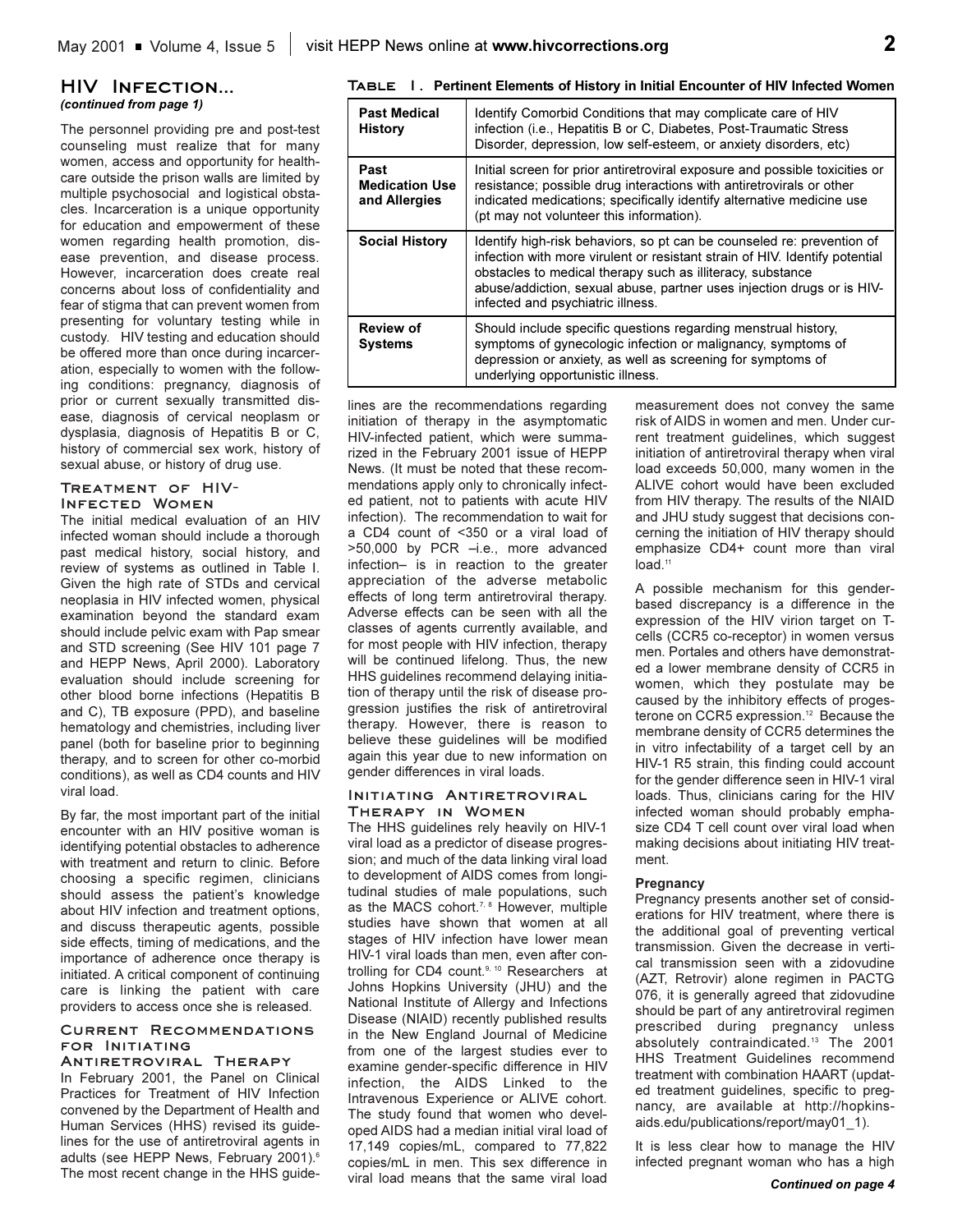## **Letter from the Editor**

#### *Dear Colleagues,*

*I've worked with incarcerated HIV-infected women for 12 years - as long as my son is old. He was just a newborn when I started this work, and he has lived in it, and around it, ever since. Likewise, my daughter traveled with me to prison (in my belly), and so her being is woven into all of my memories about caring for women in prison. Greater than 80% of my patients are also mothers of young children. Their talk about their children opens their lives to me and creates that critical bond of trust between patient and physician. Most of these women had primary custody of their children before their incarceration. Who cares for their children when they cannot?*

*I cannot help but think about my patients' children as I walk through the three steel doors at the prison gate to get to my clinic. I walk through the same doors to leave. Going in, coming out, there is always another child at the gates. I ask: what are we doing? Is anyone thinking about the next generation? What will happen to these children? I certainly don't know any easy solutions, but I can't believe that separating a child from a mother who has HIV, or AIDS, is the right thing to do.*

*HEPP's tradition has been to publish an article about HIV infection in women around the time of Mothers' Day, in honor of the mothers who work in prisons and jails, in the hope of helping women living with HIV in prisons and jails, and in remembrance of the children of incarcerated mothers. This year, Dr. Onorato of U. Texas Medical Branch summarizes new information on the management of HIV-infected women in corrections, including the impact of gender-related differences in viral load. Betsy Stubblefield summarizes the recent NIJ publication on women and the justice system, highlighting new data on violence against women.*

*Some good news wed like to report comes from one of our Advisory Board members: Dr. Lester Wright, Medical Director of the New York State Department of Correctional Services. Although the HIV infection rate among women in the NYDOC had been quite steady at 18 - 20% for 10 years, the 2000-01 DOH study, still in analysis, appears to show a change. Based on preliminary and incomplete data the rate is in the 14% range. Thus we may be seeing a break in the "steady increase in incarcerated women with HIV infection." That is great news!*

*After reviewing this issue, readers should be able to describe the management of HIV infection among women and special management issues related to pregnancy, discuss the appropriate management of cervical cytology for women who are HIV infected, and understand the implications of gender and viral load in progression to AIDS.*

*Sincerely,*

NAME:

Ame 1. DeGroot

*Anne S. De Groot, M.D.*

**Senior Advisors** Theodore M. Hammett, Ph.D. *Abt Associates*

Ned E. Heltzer, R.Ph., M.S. *Heltzer Associates*

Ralf Jürgens *Canadian AIDS Law Legal Network* David P. Paar, M.D.

*University of Texas Medical Branch* Joseph Paris, Ph.D., M.D.

*CCHP Georgia Dept. of Corrections*  David Thomas, J.D., M.D.

*Florida Dept. of Corrections* Lester Wright, M.D.

*New York State Dept. of Corrections* **Associate Editors**

Dean Rieger, M.D.

*Indiana Dept. of Corrections* Josiah Rich, M.D.

*Brown University School of Medicine, The Miriam Hospital*

Stephen Tabet, M.D., M.P.H. *Univ. of Washington Division of Infectious Disease Seattle HIVNET*

> David A. Wohl, M.D. *University of North Carolina*

> > **Managers**

Dennis Thomas *Brown University AIDS Program*

Michelle Gaseau *The Corrections Connection*

**Layout**

Kimberly Backlund-Lewis *The Corrections Connection* **Distribution**

*Screened Images Multimedia*

**Managing Editor**  Elizabeth Stubblefield *HIV Education Prison Project* Rebecca Nerenberg

*HIV Education Prison Project*

The editorial board and contributors to HEPP News include national and regional correctional professionals, selected on the basis of their experience with HIV care in the correctional setting and their familiarity with current HIV treatment. We encourage submissions, feedback, and correspondence from our readership.

## **Subscribe to HEPP News**

Fax to **617.770.3339** for any of the following: *(please print clearly or type)*

\_\_\_\_ Yes, I would like to add/update/correct (circle one) my contact information for my complimentary subscription of HEPP News fax/email newsletter.

Yes, I would like to sign up the following colleague to receive a complimentary subscription of HEPP News fax/email newsletter.

\_\_\_\_ Yes, I would like to have the following back issues emailed to me (please include volume/issue/date).

Yes, I would like my HEPP News to be delivered in the future as an attached PDF file in an email (rather than have a fax).

|  |                                                                                               | (Optional) # of HIV-Infected Inmates: _____ |
|--|-----------------------------------------------------------------------------------------------|---------------------------------------------|
|  | CHECK ONE: O Physician O Physician Assistant O Nurse Practitioner O Nurse/Nurse Administrator |                                             |
|  | O Pharmacist O Medical Director/Administrator O HIV Case Worker/Counselor                     | ◯ Other                                     |
|  |                                                                                               |                                             |
|  |                                                                                               |                                             |
|  |                                                                                               | DATE: www.astronomia.com                    |
|  |                                                                                               |                                             |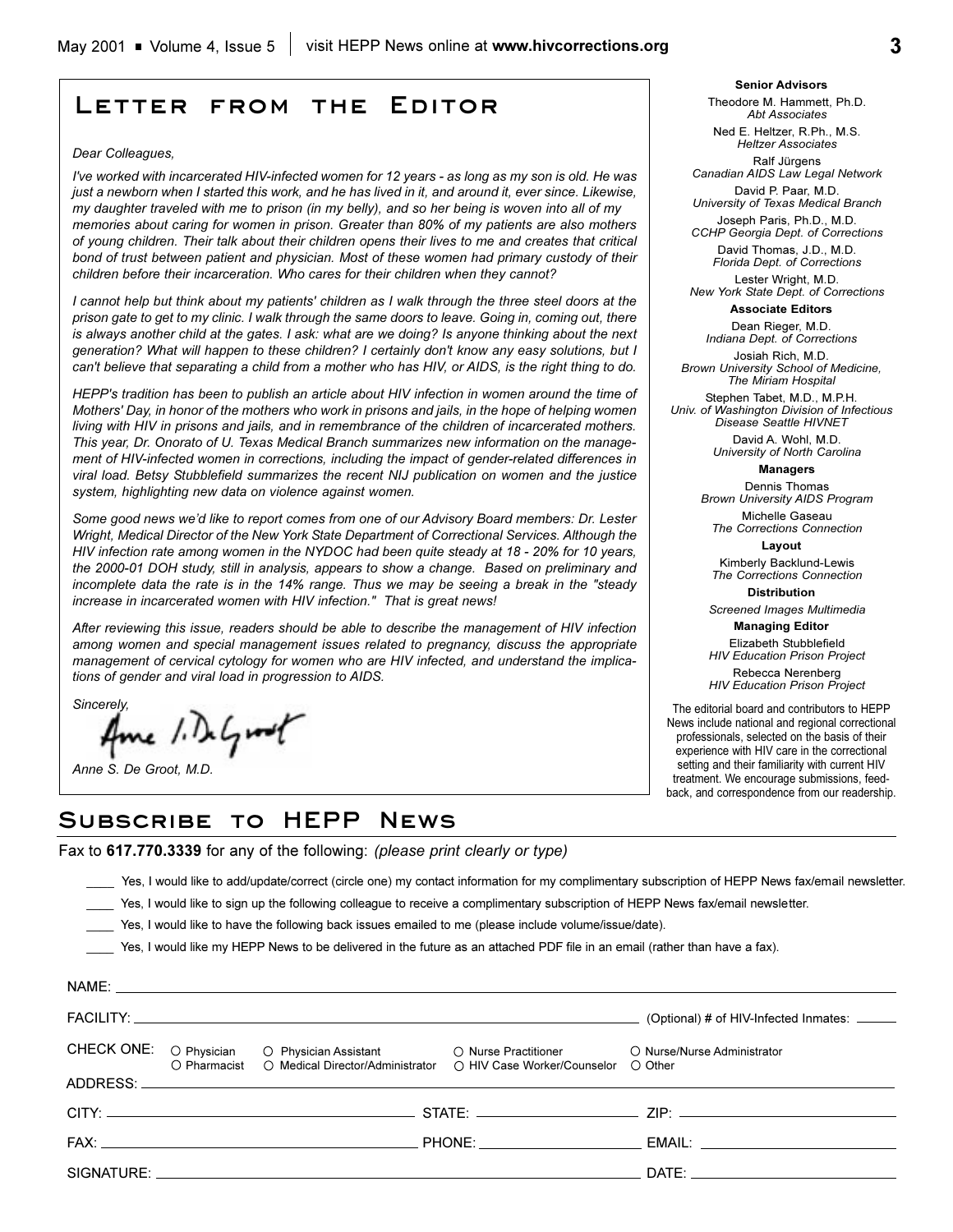## **HIV Infection...** *(continued from page 2)*

CD4 count and low HIV-1 viral load. There is no data to suggest that combination therapy would be better than zidovudine monotherapy in preventing vertical transmission, but combination therapy does have the advantage of better virologic suppression for the mother and less chance of developing resistance mutations that might limit options for treatment in the future. The pros and cons of limiting fetal exposure to multiple agents versus preserving options for the mother in the future should be discussed in detail with the patient. The physician and patient should also discuss the potential benefit of ceasarian section.

If treatment is to be initiated for the first time during pregnancy, initiation of antiretroviral therapy should wait until the second trimester to minimize teratogenicity and avoid gastrointestinal toxicity during the early stage of pregnancy. Clinicians should avoid using efavirenz (Sustiva) in pregnancy because of evidence of teratogenicity in primate studies. The combination of didanosine (DDI, Videx) and stavudine (D4T, Zerit) should also be avoided because of multiple case reports of hepatic steatosis with lactic acidosis in pregnant women, including three deaths.

## **Other GYN Considerations**

HIV-infected incarcerated women have particularly high rates of cervical cytological abnormalities, sexually transmitted diseases and certain gynecologic infections.<sup>14,15</sup> Research indicates that vaginal infections are slightly more common among HIV-infected incarcerated women than noninfected incarcerated women, while the prevalence rates of STDs are high among incarcerated women compared to free-living women overall. $16$ 

Furthermore, high rates of HPV infection, of cervical cytological abnormalities and of invasive cervical cancer, have been found among high-risk HIV-seronegative women and HIV-infected incarcerated women.<sup>17</sup> Most correctional HIV programs have adopted an increased level of vigilance for cervical cancer, leading to the institution of performing pap smears every six months as a routine component of care for HIV-infected women (See HIV 101, page 7).

#### <sup>G</sup>*Human Papilloma Virus (HPV) and Cervical Cancer*

A woman's lifetime risk of HPV infection is 80%. Certain types of HPV are associated with increased risk for cervical cancer. As a consequence of cervical cytology screening programs, cervical cancer is typically diagnosed in early stages. While patients with stage I disease can be treated effectively with either surgery or radiation therapy, patients with stages II-IVa disease usually receive radiation therapy as the primary treatment modality. Forty percent of patients develop persistent, recurrent or widely metastatic disease for which there is currently no consistently effective therapy. (See HIV 101) for treatment recommendations.

### <sup>G</sup>*Abnormal Menstruation*

Although the Women's Interagency HIV Study data suggests a similar rate of menstrual irregularities in HIV-infected and uninfected women, there is data to suggest that prolonged anomenorrhea is more common in HIV-infected women.

## **Selected Antiretroviral Toxicities and Monitoring**

*Lactic Acidosis and Hepatic Steatosis* Women are at higher risk for severe lactic acidosis and hepatomegaly with steatosis. Although rare, these conditions are serious and potentially fatal complications of nucleoside analogue reverse transcriptase inhibitor (NRTI) therapy.18 Risk factors for this syndrome include gender (female), obesity, and prolonged NRTI therapy.19 Clinical symptoms are non-specific, but can include nausea, bloating, abdominal pain, anorexia, vomiting,

diarrhea, malaise, and weight loss. Because of the difficulty in obtaining an accurate lactate level, monitoring is mainly by clinical symptoms and monitoring the electrolytes (for acidosis) and liver chemistries every three months or when symptoms consistent with the syndrome are present.

#### *Fat Maldistribution*

Fat maldistribution can be particularly problematic for HIV-infected women when it is manifested as breast enlargement or central obesity, contributing to musculoskeletal back pain and negative body image. The actual incidence of fat maldistribution in patients receiving HAART is unknown as lack of a standardized definition make diagnosis difficult, but estimates range from 6% to 80%. Clinical finding include central obesity, breast enlargement, cervicodorsal fat accumulation (buffalo hump), peripheral fat wasting with extremity wasting and vascular prominence, and facial thinning.20,21,22 All of these morphologic changes develop gradually, usually after several months of therapy.

#### **Summary**

Correctional facilities can expect to care for an increasing number of HIV-infected women. Healthcare providers have a unique chance to educate and empower this population, which is at increased risk for HIV infection, and has high rates of HIV infection. Providers will need to be aware of the gender-specific issues in HIV care, such as gynecologic complications of HIV infection, management of the HIV positive pregnant woman, and monitoring for the metabolic toxicities of antiretroviral therapy, which may be more severe or more apparent in women. New appreciation of these toxicities has led to more conservative recommendations for antiretroviral use, which should be interpreted in light of the gender differences seen in HIV-1 viral loads. Regular monitoring of multiple parameters can help pick up metabolic toxicites of antiretroviral therapy before patients are clinically symptomatic.

*\*Nothing to disclose.*

#### **REFERENCES:**

*1. GAO Report to Honorable Eleanor Holmes Norton, Women in Prison. December 1999. GAO/GGD-00-22 US General Accounting Office. 2. Private Communication, TDCJ Health Services Division, Dec 2000.*

- *3. Brown AA, Miller B, Maguin E. J Law and Psychiatry, 1999. 22 (3-4):301-322.*
- *4. Stevens J, Zielrler S, Cram V, Dean D, Mayer KH, and DeGroot AS. J of Womens Health, 1995. 4 (5):569-577.*
- *5. De Groot AS. AIDS Reader, 2000; 10(5): 287-295.*
- *6. Guidelines for the Use of Aniretroviral Agents in HIV-Infected Adults and Adolescents. February 5, 2001 at http\\www.hivatis.org*
- *7. Mellors JW, Munoz A, Giorgi, JV, Phair JP, Rinaldo CR. Ann. Intern Med.*
- *1997. 126:946-954.*
- 8. O'Brien WA, Hartigan PM, Daar ES, Simberkoff MS, Hamilton JD for VA *Cooperative Study Group on AIDS. Ann. Intern Med. 1997. 126:939-945. 9. Farzadegan H, Hoover DR, Astemborski J, Lyles CM, Margolick JB, Markham RB, Quinn TC, Vlahov D. Lancet , 1998. 352:1510-1514. 10. Sterling TR, Lyles CM, Vlahov D, Astemborski J, Margolick, JB, Quinn TC. JID. 1999. 180:666-672.*
- *11. Sterling TR, Vlahov D, Quinn TC et al. NEJM. 3/8/01; 344(10).*
- *12. Portales P, Clot J, Corbeau P. Ann. Int Med , 2001. 134: 81-82.*
- *13. Richie, B.E., & Johnson, C. (1996). J Am Med Women's Assoc. 51(3), 111-114, 117.*
- *14. Stevens et al.*
- *15. Ibid.*
- *16. Goodman AK. Abstract presented at the Annual Meeting of the Society of Gynbecologic Oncology, San Francisco CA, 1999.*

*17. Fortgang IS, Belitsos PC, Chaisson RE, Moore RD. Am J*

- *Gastroenterology, 1995. 90:1433-1436*
- *18. ter Hostede HJ, deMarie S, Foudraine NA, et al.. Int J STD and AIDS. 2000. 11:611-616*
- *19. Miller KD, Jones E, Yanovski JA, et al. Lancet. 1998. 351:871-875.*
- *20. Lo JC, Mulligan K, Tai VW, et al. Lancet 1998. 351:867-870.*
- *21. Herry I, Bernard L, deTruchis P, Perronne C. Clin. Infect Dis. 1997. 25:937-938.*
- *22. Fogel, CI, Belyea, M. J Assoc Nurses AIDS Care 1999, Nov Dec 10(6) 66-74.*
- 23. Stevens J, et al. J Women's Health 1995; 4(5). 569-577.
- *24. Johnson JC, Burnett AF, Willet GD, Young MA, Doniger J. Obstet Gynecol 1992; 79(3): 321.*
- *25. Zierler S, and Krieger N. Ann R Public Health. 1997; 18: 401-436.*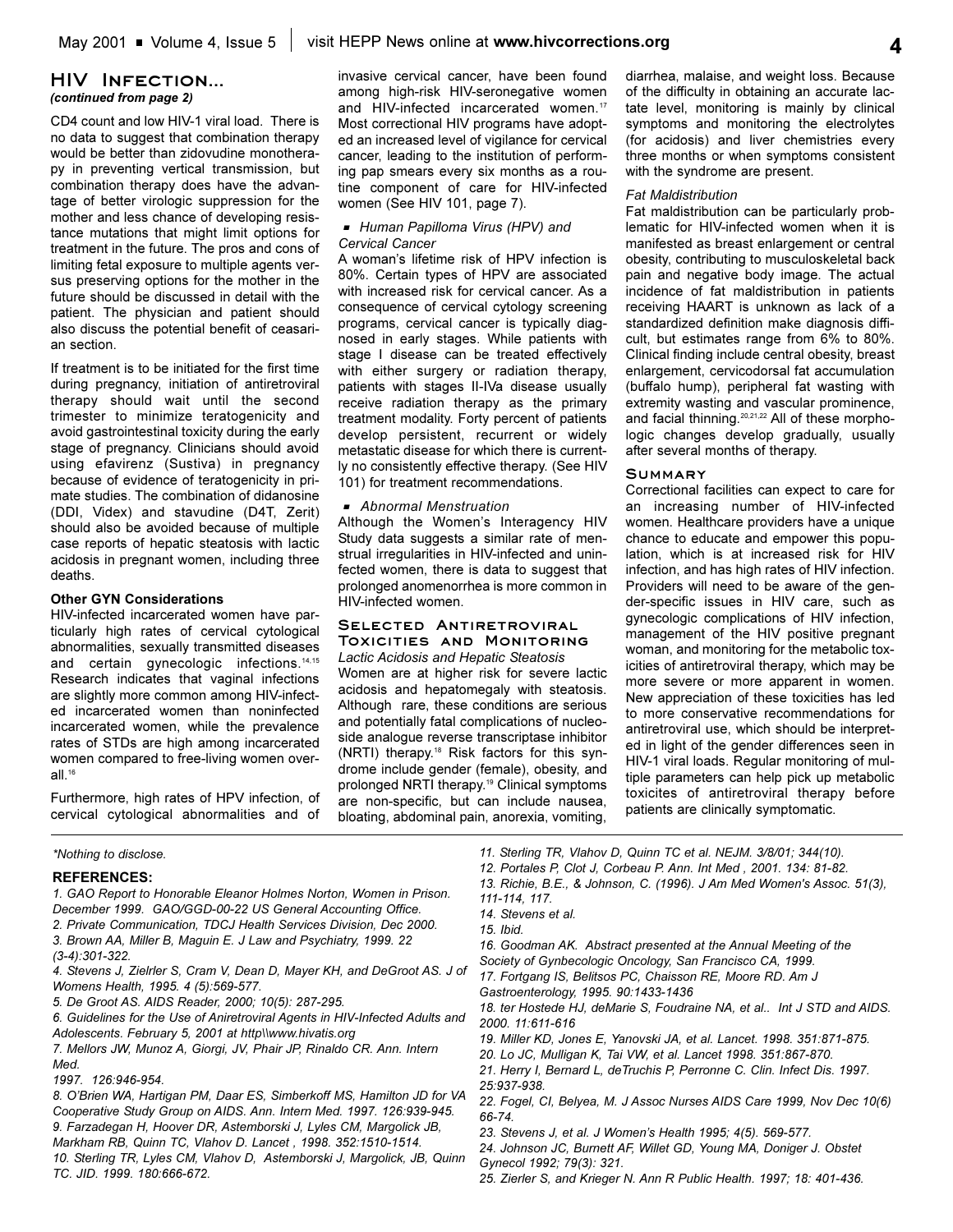## **Spotlight: HIV in the Lives of Women as Criminals and Women as Victims**

#### **by Elizabeth Stubblefield,** *Managing Editor HEPP News*

A cycle of violence and crime exists in the lives of women who are victims of domestic abuse. A September 2000 report from the 1999 National Institute of Justice (NIJ) Conference on Criminal Justice Research and Evaluation states that "women who are most marginalized by society are vulnerable to both [violence and illegal activity]" (1). Vulnerability to violence and illegal activity often leads to behaviors that put women at risk for HIV infection. According to the Kaiser Family Foundation (KFF), the proportion of women in new AIDS cases has been rising rapidly over the past 15 years. In 1986, 7% of AIDS cases were women, whereas the most recent data shows that proportion has more than tripled: 23% of 1999 AIDS cases were women (see Figure 1).(2). The 2000 NIJ report and the 2001 KFF report provide the numbers that describe an increase in violence, incarceration, and HIV infection among women in the United States.

#### **Violence against women is widespread**

According to the NIJ, one million women are victims of violence committed by an intimate each year. Some studies have found the rate to be higher: the National Violence Against Women (NAVW) survey found that 1.5 million women reported being victimized, and 7-22% of all women have experienced domestic assault. Another study found that one in three women report physical attack within her lifetime. Hospital data has revealed that 37% of women who sought emergency hospital care in 1994 were victims of domestic abuse.

Emotional abuse, as well as physical abuse, has a major impact on the health of women. The NIJ report states that "Battered women are four to five times more likely to require psychiatric treatment and five times more likely to attempt suicide than nonbattered women." Many rape victims do not seek help from state or private support systems due to fear, stigma, or other emotional or physical obstacles. One study found that 84% of rape victims did not report the rape to the police.(1) Inability to access support systems, lack of trust in law enforcement agencies, fear, stigma, and other emotional or physical obstacles may explain why many women do not report to state or private support systems. These obstacles not only keep women from getting help after a violent incident, they may put women at risk for further exposure to violence.





*The proportion of AIDS cases that occur among women is steadily increasing, and has more than tripled since 1986 (2). This table was taken from the Kaiser Family Foundation Report on Women and HIV/AIDS, May 2001.*

### **Incarceration of women is increasing faster than incarceration of men**

Approximately 138,000 women are in prisons and jails in the US, which is more than triple the 1985 women inmate population (3). The prison population of women grew more than 10% annually since 1990 in some states, compared to 6.4% for men (See Figure 2).

## **HIV/AIDS Among Women**

Women constitute one quarter of Americans living with HIV (200,000-225,000), and one fifth of Americans living with advanced AIDS. While important treatment and prevention advances have been made for HIV/AIDS, women do not appear to have benefited at the same rate as men. According to the KFF report, new AIDS cases among men fell by 60% during the 1990s, while new AIDS cases fell only 36% for women (2). Furthermore, HIV/AIDS has a higher impact on women of color. The latest data shows that 49 per 100,000 AIDS cases in women are African American, which is more than 21 times greater than the rate among White women (2.3 per 100,000). The case rate among Latinas is more than six times the rate for White women (14.9 per 100,000).

#### **Figure2. Women and Men As Percentage of Jail Inmates (3).**



People of color are also more likely to be incarcerated than White people. According the Bureau of Justice Statistics, 16.2% of Blacks and 9.4% of Hispanics are likely to be incarcerated at some point in their lifetime, versus 2.3% of Whites (4).

#### **Catch 22: Risking Incarceration and HIV Infection**

Incarcerated women typically have a history of unmet social, education, health and economic needs, in addition to a history of victimization. Thus it comes as no surprise that the primary causes of incarceration among women are for nonviolent offenses; violating laws that prohibit the sale and possession of specific drugs. Drug sales and other nonviolent crimes are "'survival crimes' that women commit to earn money, feed a drugdependent habit, provide for their children, or escape terrifying intimate relationships and brutal social conditions" (1).

Women who have experienced violence are more likely to engage in risk behaviors that can lead to incarceration as well as HIV infection. The NIJ reported on a study that found that women who have been raped are 10 times more likely to use illegal substances or alcohol. Furthermore, women who are involved in illegal activity, who are in a precarious legal status, or who are socially marginalized, may be less likely to call the police or other agencies when they have experienced a violent episode for fear that they might be caught. Thus these women are in a double-bind; for fear of being caught for a legal violation, they cannot report violent episodes. By not reporting violent episodes, they put themselves at greater risk for further abuse and even HIV infection. Proving this point, a 1996 survey found that at least half of all female prisoners have experienced some form of sexual abuse before their imprisonment.

Sex work is another major cause of arrest among women, and also may be linked to a history of abuse. According to the NIJ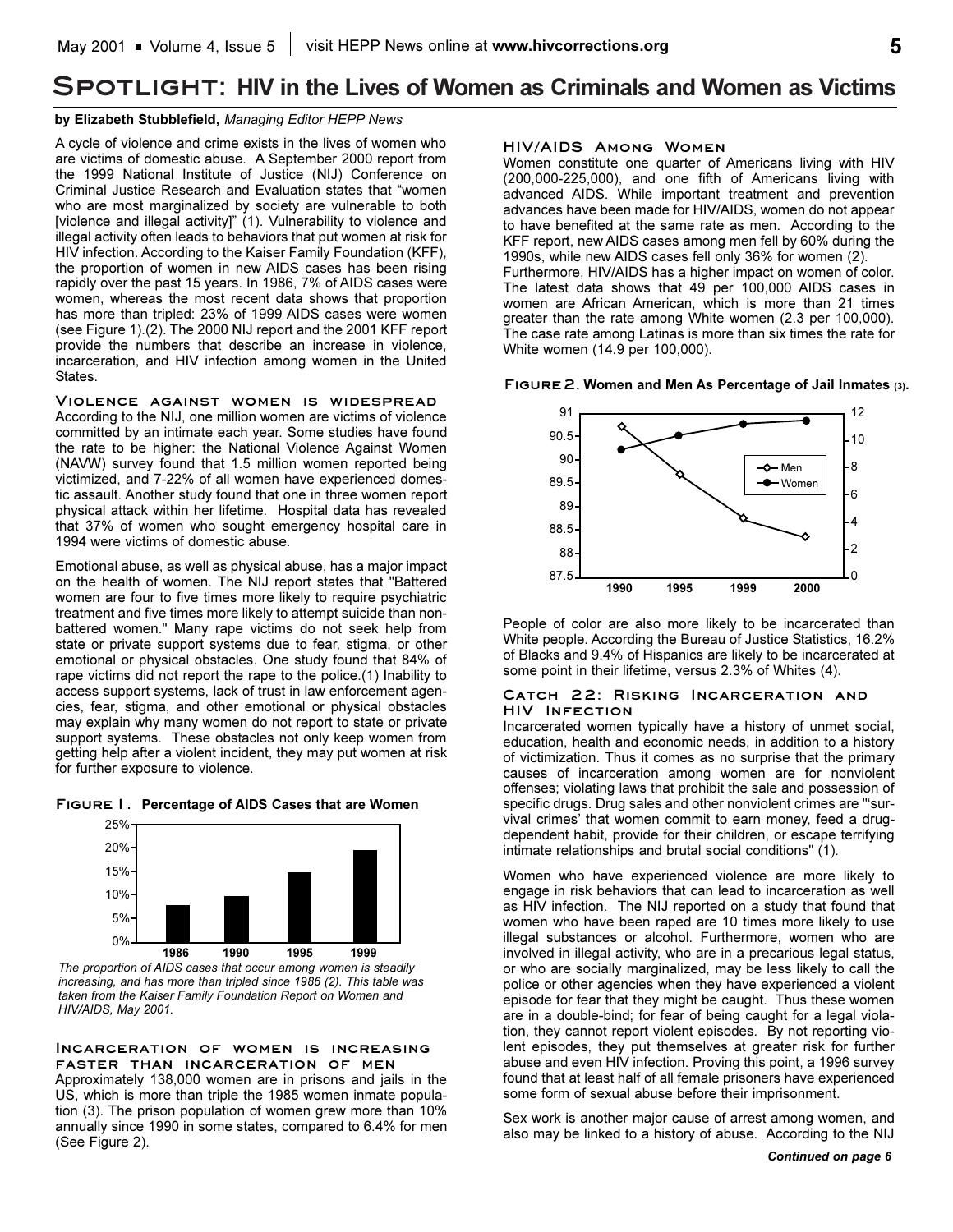## **Spotlight...** *(continued from page 5)*

report, 90% of sexworkers have been abused by a member of the family, and 70% have been sexually abused between the ages of 3 and 14. One study found that of 130 prostitutes, 68% had been repeatedly raped. NIJ report author Judge Kay Senin states that many of these women never received the valuable life-skills training that a healthful family environment provides. "...These girls see violence and sexual exploitation as the norm. They have never known responsible, respectful, and caring adults and peers; they have never learned how to form durable relationships based on mutual support and affection."

## *Note:*

*The authors of the report recommend more research be conducted, and suggest that current research and intervention programs adjust to incorporate the impact and prevalence of violence in the lives of the women with whom they work.* 



**HEPPigram: Management of Cervical Cytology**

*References:*

*1. Richie BE, Tsenin K, Widom CS. Women and girls in the criminal Justice System: papers of the 1999 Conference on Criminal Justice Research and EvaluationEnhancing Policy and Practice Through Research, volume 3. September 2000 NCJ 180973. More information on the conference is at: http://nijpcs.org/ pastconf.htm.*

*2. Kaiser Family Foundation (KFF). Fact Sheet: Women and HIV/AIDS. KFF, Menlo Park, CA. May 2001. Request for publications: 1-800-656- 4533. http://www.kff.org/women. 3. Beck, AJ. Prisoners in 1999. August 2000, NCJ 183476, Available at http://www.usdoj.ojp.gov/bjs/pubs 4. Bureau of Justice Statistics. Criminal Offender Statistics. 5/01. http://www.usdoj.ojp.gov/bjs/ crimoff.htm*

Infection with human papillomavirus (HPV) has been causally linked with the development of cervical cancer and over 90% of invasive cervical tumors harbor HPV DNA.<sup>1,2</sup> Over 65 different HPV types have been indentified and grouped into low-risk or high-risk categories on the basis of each type's association with a benign or malignant disease process.<sup>3</sup> The high-risk types 16 and 18 can be detected in roughly 70% of all invasive cervical tumors. PCR technology (polymerase chain reaction) has been the preferred methodology for virus identification and typing on isolated DNA, and will become an adjuct means of diagnosing HPV.

Persistent HPV infection is more prevalent among HIV-infected women, thus clinicians should be vigilant about Pap smears and close gynecologic follow-up.

*\*Cervical cytology is recommended every 6 months because the correctional population of women is at high risk for complications.*

*1. Bosch, F. X., Manos, M. M., Munoz, N., Sherman, M., Jansen, A. M., et al. Prevalence of human papillomavirus in cervical cancer: a worldwide perspective. International biological study on cervical cancer (IBSCC) Study Group [see comments]. J.Natl.Cancer Inst., 87: 796-802, 1995.*

*2. Liaw, KL, Glass, AG, Manos, MM, Greer, CE, Scott, DR, Sherman, M, Bruk, et al.Detection of human papilllomavirus DNA in cytologiacally normal women and subsetquent cervical squamous intraeptithelial lesions. J Natl Cancer Inst. 91 (11) 954-60 1999.*

*3. Pecoraro, G., Morgan, D., and Defendi, V. Differential effects of human papillomavirus type 6, 16, and 18 DNAs on immortalization and transformation of human cervical epithelial cells. Proc.Natl.Acad.Sci.U.S.A., 86: 563-567, 1989.*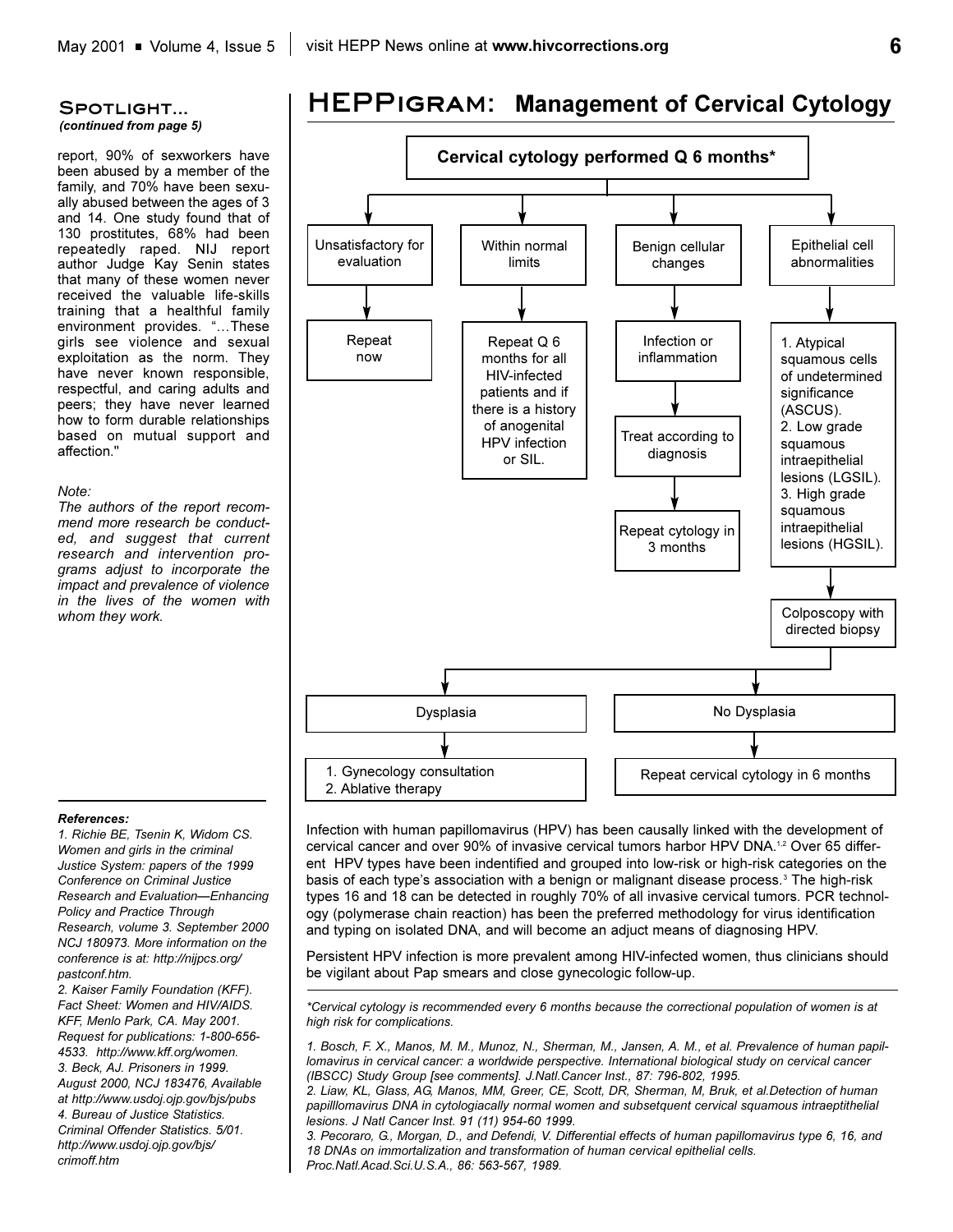| Treatment of Genital Warts by Lori Rodriques, M.D., Clinical Fellow, UCSF Dept. of Dermatology |  |  |  |  |  |  |  |  |  |
|------------------------------------------------------------------------------------------------|--|--|--|--|--|--|--|--|--|
|------------------------------------------------------------------------------------------------|--|--|--|--|--|--|--|--|--|

| Tx/how supplied                                                                           | <b>Wart</b>                   | <b>Dose</b>                                                                      | <b>Comments</b>                                                                                                                                                                                                                                                                                                                                                                                                                                                                      |
|-------------------------------------------------------------------------------------------|-------------------------------|----------------------------------------------------------------------------------|--------------------------------------------------------------------------------------------------------------------------------------------------------------------------------------------------------------------------------------------------------------------------------------------------------------------------------------------------------------------------------------------------------------------------------------------------------------------------------------|
| Podophyllin: 25%<br>crude extract in a<br>tincture of benzoin.<br>applied by<br>physician | Warts on<br>moist<br>surfaces | Every week, paint on lesion, wash<br>off after 4-8 hours. Duration of 6<br>weeks | • Local irritation, ulceration, scarring.<br>- Phimoses and balanitis can occur if podophyllin is used<br>on the foreskin or glans penis.<br>Systemic side effects may include, fever, nausea, vom-<br>iting, confusion, coma, ileus, renal failure, paresthesias,<br>polyneuritis and leukopenia. Podophyllin is considered a<br>teratogen and should not be used during pregnancy.<br>• Complete response observed in 40% of patients after<br>six consecutively weekly treatments |
| Podophyllotoxin<br>(Condylox): 0.5%<br>gel or solution<br>applied by patient              | Warts on<br>moist<br>surfaces | BID for 3 consecutive days each<br>week for 4-6 week treatment cycles.           | Success rates approach 60% and side effects are less<br>than with the physician applied podophyllin preparations                                                                                                                                                                                                                                                                                                                                                                     |
| Cryotherapy with<br>liquid nitrogen                                                       | All cond-<br>tions            | One to two freeze-thaw cycles are<br>applied to each wart every 1 to 3<br>weeks. | Freezing can be painful and may result in blister or ulcer<br>formation. 80% of patients are free of warts during treat-<br>ment and 55% are clinically negative 3 months after treat-<br>ment is stopped.                                                                                                                                                                                                                                                                           |
| Alternative:<br>Trichloroacetic acid<br>(TCA): 35%-85%<br>solution                        | Genital<br>warts              | Weekly or biweekly                                                               | TCA has the same or lower efficacy compared to cryother-<br>apy and results in more pain, ulceration, and is not readily<br>available.                                                                                                                                                                                                                                                                                                                                               |
| Imiquimod (Aldera)                                                                        | Genital<br>warts              | Applied QD by patient on alternate<br>days 3 days a week.                        | A topical immunomodulator, has an efficacy similar to<br>cryotherapy and yields a low recurrence rate. It is more<br>effective than podophyllin in treating women with external<br>genital warts, (72% response rate) and equal or less effec-<br>tive in men, especially lesions on the penile shaft (33%<br>response rate). The response rate is slow, requiring at<br>least 10 weeks of therapy before a response is observed.<br>Local skin irritation occurs.                   |
| Electrosurgery                                                                            | Cond-<br>yloma                |                                                                                  | Wart clearance occurs in 95% of patients with at least 70%<br>of patients free of warts at 3 months. These methods are<br>recommended for lesions that are small in size and num-<br>ber and can be done under local anesthesia. Scarring<br>may result.                                                                                                                                                                                                                             |
| CO2 laser<br>treatment                                                                    | External<br>genital<br>warts  |                                                                                  | 60-90% response rate with recurrence rates between 5%<br>and 10%. The advantages are reduced bleeding and post-<br>operative pain. Disadvantages include the high cost of<br>laser surgery, increased healing time. This method should<br>be reserved for patients with more extensive lesions.                                                                                                                                                                                      |

The continuum of HPV infection ranges from clinical, to subclinical, to latent disease. One percent of sexually active adults have clinically active disease. Five percent have subclinical lesions detected only by enhancing techniques such as acetowhitening. Twenty-five percent of sexually active adults have HPV DNA detected in areas without clinical lesions or in areas that are acetowhite negative-this is latent disease. While the risk of transmission among persons with clinical active disease is not known, the majority of couples with visible genital warts have partners that are concordantly infected. The risk of transmitting the infection from persons with subclinical or latent infection is also unknown. Latent disease may be responsible for the persistence of infection despite therapy.

#### **Etiology**

Numerous HPV types can cause genital warts. In general, HPV types 6 and 11 are low-risk types and produce benign lesions. High-risk HPV types or those associated with anogenital cancer, most commonly in the transition zone of the cervix and anus, are usually caused by HPV types 16 and 18. In a small group, HPV infection persists and may progress to cancer. The exact mechanism for this is unknown.

Clinically, condyloma appear as soft sessile masses, that average 2 to 5 mm in size but may reach several centimeters in diameter and height. Lesions are frequently multifocal and in general, their color is gray, pale yellow or pink. In women, lesions appear on the vulva, cervix, and perineum or about the anus. In men, they can occur on the penis or perianal area, and less frequently on the scrotum. Patients are usually asymptomatic however, trauma to lesions can cause bleeding, itching, or irritation. In addition, women may experience vaginal discharge.

#### **Treatment of Genital Warts**

Treatment is not shown to reduce the transmission to sexual partners nor to prevent the progression to dysplasia or cancer. Because genital warts are sexually transmitted, investigation for other sexually transmitted diseases is warranted. Women with genital warts or those whose partners have genital warts should have a routine cervical cytological screening (Papanicolaou smear) to detect cervical dysplasia. See table above for specific information on treatment.

*References: 1. Baker GE, Tyring S. Therapeutic approaches to papillomavirus infections. Inf Dis Dermatol 1997, 15: 331-340. Odom RB. James WD, Berger TG. Andrews Disease of the Skin. 9th edition. Philadelphia, (PA); W.B. Saunders Co; 2000. pp 514-51.*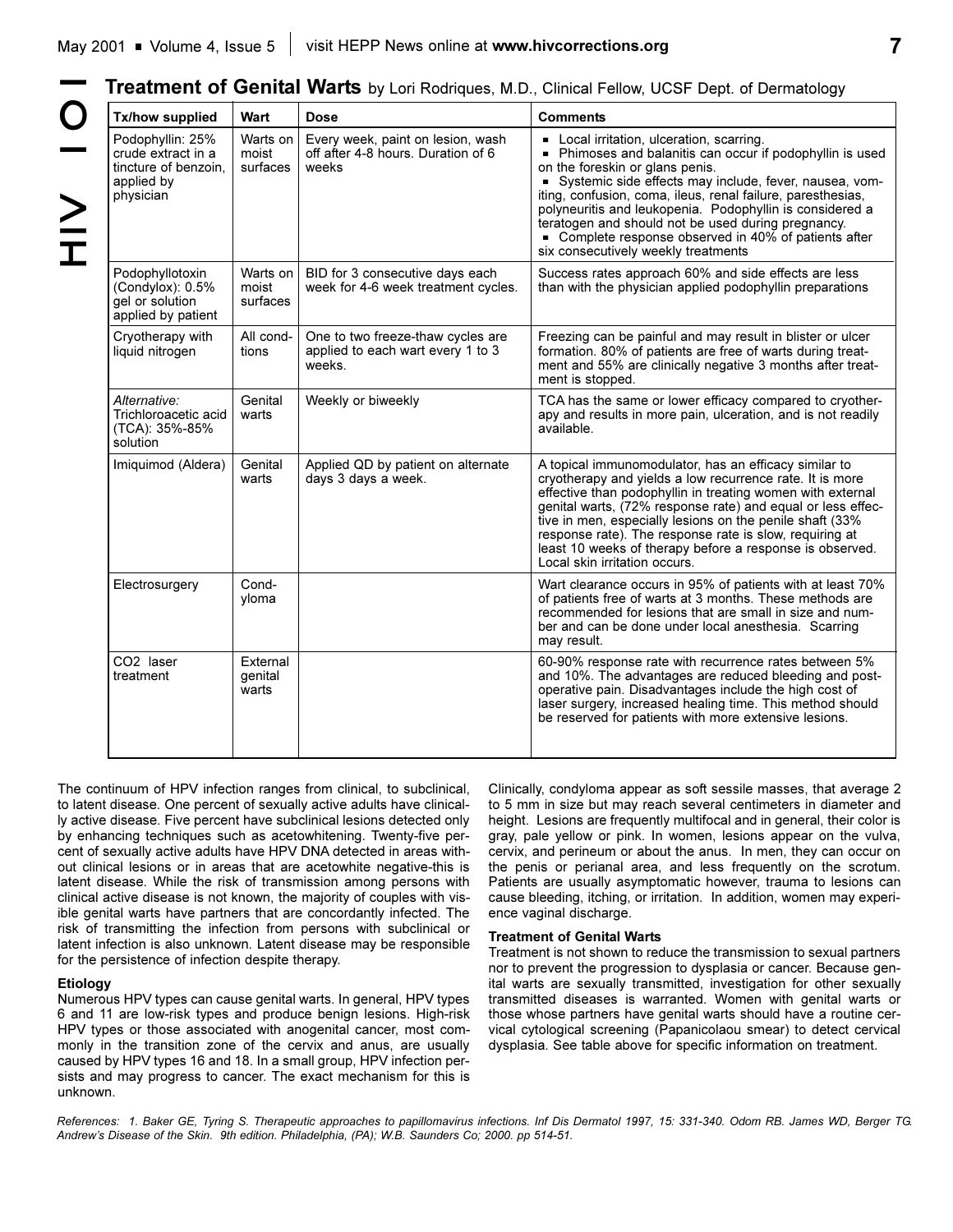## SAVE THE DATES

#### **Call for Abstracts for a Special Issue of AIDS Education & Prevention.**

*Abstract submission July 1, 2001*  The Evaluation and Program Support Center, centered at the Rollins School of Public Health of Emory University and Abt Associates is soliciting abstracts for a special issue of the AIDS Education & Prevention An Interdisciplinary Journal. The focus is "HIV and Corrections: Innovative Approaches to Prevention, Treatment and Care". For more information, contact: jcoltha@sph.emory.edu

## **HIV/AIDS-Healthy Women, Healthy World: 28th Annual Global Health**

**Council Conference** *May 29-31, 2001 Washington, DC* Contact Global Health Council 20 Palmer Court White River Jct, VT, 05001 Call: 802.649.1340 Fax: 802.649.1396 Email: conference@globalhealth.org

#### **The 5th Annual HIV Update: Contemporary Issues in Management**

*May 31-June 2, 2001 Cambridge, Massachusetts* Email: hms-cme@hms.harvard.edu Visit: http://134.174.17.108/ conted-bin/hmscme Call: 617.432.1525 Fax: 617.432.1562 Sponsors: Harvard Medical School, Dept. of Continuing Ed. CME credits are available.

#### **Overview of Adult HIV Care for Health Professionals**

*June 4-6, 2001 Atlanta, Georgia* Email: pyeargi@emory.edu Visit: http://www.seatec.emory.edu Call: 404.727.2938 Fax: 404.727.4562 Sponsors: Southeast AIDS Training and Education Center (SEATEC), Emory University. CME credits available.

#### **"Management of the HIV/ Hepatitis C Co-infected Patient" A Live Videoconference Series** *June 5, 2001 12:30-3:30 p.m. EST* CME credits available through Albany Medical Center. Call: 518-262-4674 Email: rosentjh@mail.amc.edu

Visit: www.amc.edu/patient/HIV/

hivconf.htm

# **News Flashes**

### **Two cases of Fatal and Severe Hepatitis Associated With RIF and PZA**

One of the recommended treatments for latent tuberculosis infection (LTBI) is a 9-month regimen of isoniazid (INH). In some cases, an alternative is a 2-month regimen of rifampin (RIF) and pyrazinamide (PZA). In September 2000, a 53 year-old incarcerated black man in New York died of hepatitis after 5 weeks of RIF-PZA. In December, 59 year-old white woman in Georgia was admitted to a hospital because of hepatitis after 7 weeks of this regimen. An April MMWR report summarizes the findings of the investigations of these incidents, which underscore the need for clinical monitoring for adverse effects in all patients receiving treatment for LTBI. (MMWR, April 20, 2001/ 50(15);289-291. Article available at http://www.cdc.gov/mmwr/preview/mmwrhtml/ mm5015a3.htm).

#### **Invasive Cervical Cancer Before and After HAART**

An Italian study published in the April issue of JAIDS sought to assess whether the incidence of ICC has changed since the introduction of HAART among women with a known duration of HIV infection. Utilizing a prospective cohort study, the Italian Seroconversion Study, the authors researched the incidence of Invasive Cervical Cancer (ICC) before and after the introduction of HAART in Italy. In the period 1981 to 1995, an increase was observed in the incidence of ICC and other AIDS-defining diseases. The trend continued only for ICC since 1996. According to the authors, it remains to be seen whether the increase in ICC after HAART is attributable to a decreasing competitive mortality from other AIDS-defining diseases, or whether, in fact, ICC "may not be greatly influenced by severe immunosuppression, stressing the importance of clarifying the role of immunosuppression on the development of ICC and thus of determining the direct effect of HAART on ICC." (Dorrucci M, Suligoi B, Rezza G et al. JAIDS. 4/1/01; 26: 377-380.)

#### **Tolerability and Antiviral Activity of Fortovase plus Ritonavir**

Last month, Roche announced preliminary clinical data from four ongoing studies comparing the safety and efficacy of once-daily Fortovase (1600 mg) in combination with 100 mg of ritonavir, along with two nucleoside reverse transcriptase inhibitors (NRTIs) vs. once-daily efavirenz (600 mg) plus two NRTIs in treatment-naïve HIV-positive patients. Fortovase plus ritonavir was well tolerated in this trial. Three patients discontinued participation in the trial due to gastrointestinal disorders, pregnancy or loss of contact. (International Workshop on HIV Clinical Pharmacology in Noordwijk, Netherlands, April 2-4, 2001).

### **Correctional Facilities Respond Quickly to TB**

About 250 youths and 200 staff members are being tested for TB at Marion Juvenile Correctional Facility in Ohio. Testing has been ongoing since mid-April, when a doctor told a staff member that she may have the disease. Officials were diverting youths to other detention centers around the state and canceling weekend visitations until test results were released (Associated Press 5/2/01). In South Carolina, three inmates at the Broad River Correctional Institution have early signs of TB, and vulnerable inmates are no longer being assigned to the prison, state health officials said. No cases of TB have been confirmed, but the inmates have been isolated while the tests are analyzed. (Associated Press, 5/5/01)

# **Resources & Websites**

**Updated Guidelines for Managing HIV in Pregnancy From the USPHS Task Force:**  Available at: http://hopkins-aids.edu/publications/report/may01\_1.html or call: 1-800-448-0440

## **Women and HIV/AIDS: Overlooked and Underserved**

A May 2001 Kaiser Family Foundation report to Capitol Hill examined the impact of HIV/AIDS on women and discussed the challenges facing the health care providers who care for women with HIV/AIDS. Materials from the briefing are available on the Kaiser Family Foundation website at: http://www.kff.org/women .

**The AIDS Reader** http://www.medscape.com

**AIDS Weekly Plus** http://www.aegis.com/pubs/aidswkly/default.asp

**HIVLine** http://www.hivline.com

**Hopkins HIV Report** http://www.hopkins-aids.edu/

**Journal of AIDS/HIV** http://www.CCSPublishing.com/j\_aids.htm\

**NIH Department of AIDS Research** http://www.niaid.nih.gov/daids

**Physicians' Research Network (PRN) Notebook** http://www.prn.org/

**Project Inform: HIV Care and Information** http://www.projinf.org/

**HIV/AIDS Treatment Information Service** http://www.hivatis.org

**HIV Insite** http://hivinsite.ucsf.edu/

**AEGiS: the largest HIV/AIDS resource on the Internet** http://www.aegis.com